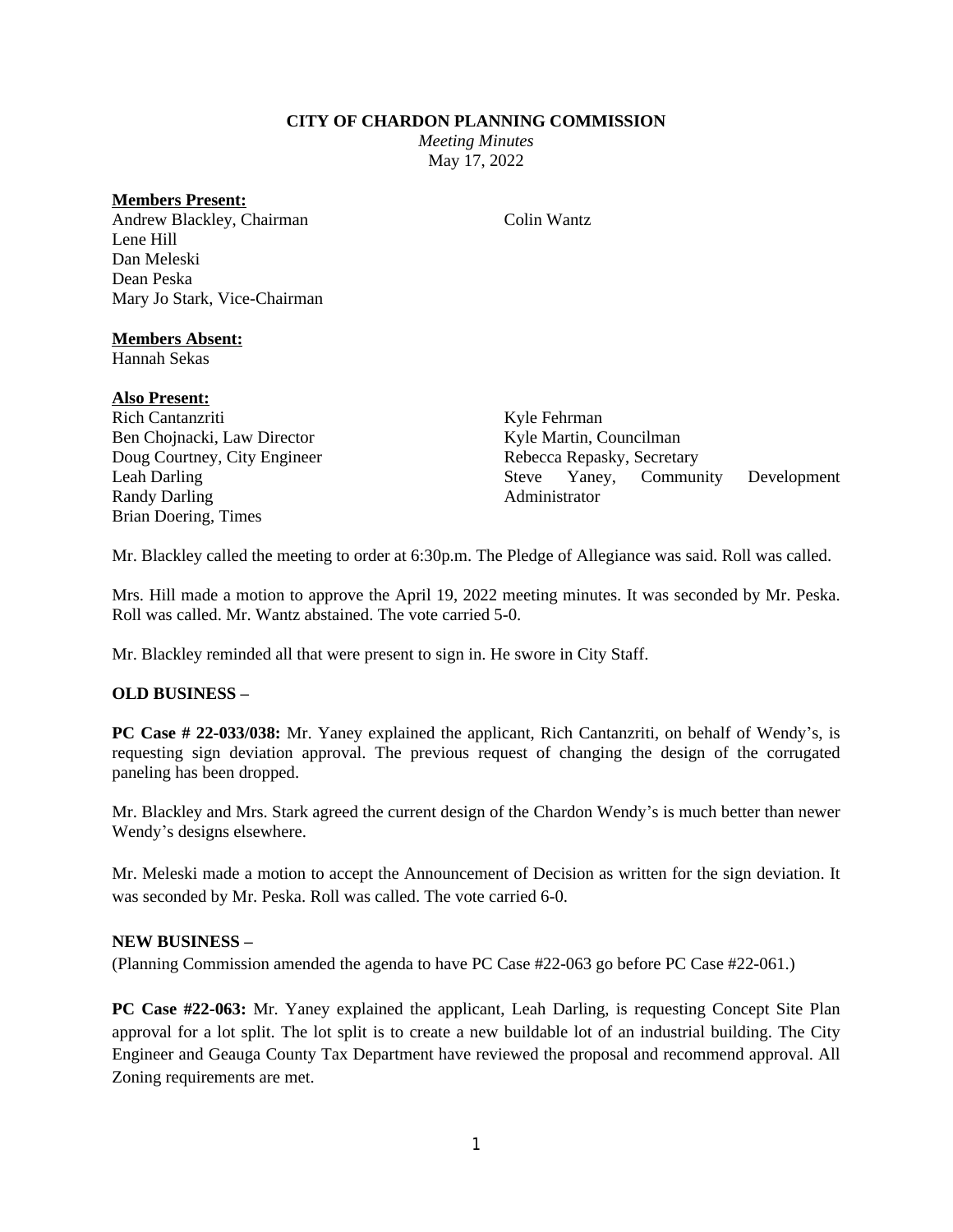Mr. Meleski made a motion to approve the Announcement of Decision as written for the lot split. It was seconded by Mrs. Hill. Roll was called. The vote carried 6-0.

**PC Case #22-061:** Mr. Yaney explained the applicant, Leah Darling, is requesting Concept Site Plan approval for the construction of a new 5,040 sq. ft. industrial building. The proposed building will be located on a new proposed 1.1 acre lot. Mr. Yaney explained the applicant had prior approval for their Claridon Road location but the business has grown and more space is needed. The City Engineer recommends approval. The Fire Department commented sprinklers will be added and recommends approval. The City Architect recommends approval, however, requested final shop drawing details such as doors, windows, etc. be provided. (They could not currently be provided because of supply chain issues.)

Mr. Blackley asked if the storm water management meets City standards. Mr. Courtney said that will be detailed at construction document time. Mr. Blackley clarified sidewalk will be required to be installed; but it is not contiguous to any other sidewalk. Mr. Yaney said yes. Mr. Blackley suggested the remaining portion of that sidewalk be installed to the Maple Highlands Trail as part of the City's Sidewalk Infill Program. Leah Darling said her father Randy Darling will install the remaining sections of sidewalk to connect to the Maple Highlands Trail.

Mrs. Stark expressed concern over the listed shrubs. She said they will not grow well in an urban area and that type of soil. She said the crabapple trees are fine; but new shrubs should be chosen and the count of shrubs should match the final landscape plan.

Mr. Blackley commented on the nice details of the building and thanked the applicant for investing in the site.

Mrs. Leah Darling was sworn in.

Mrs. Darling explained they hope to break ground in June and complete the building in the fall. Mrs. Darling asked if could be reconsidered not to put the sidewalk in. Mr. Yaney said only City Council can waive the installation of sidewalks.

Mr. Meleski made a motion to approve the Announcement of Decision as written with the conditions of final shop drawings to be submitted and new shrubs for landscaping to be submitted. It was seconded by Mr. Peska. Roll was called. The vote carried 6-0.

**PC Case #22-065:** Mr. Yaney explained the applicant, John Mauter on behalf of Geauga County Farm Bureau Coop, is requesting Concept Site Plan approval for a lot split/lot reconfiguration into two new parcels. Each new parcel will be 1.19 acres. The Geauga County Tax Department and City Engineer have reviewed the plan and recommends approval. All Zoning codes are met.

Mrs. Stark clarified there is an easement along the driveway of the parking lot of the newly installed bike path. Mr. Courtney said yes.

Mr. Wantz asked what zoning district this is in. Mr. Yaney said C-3.